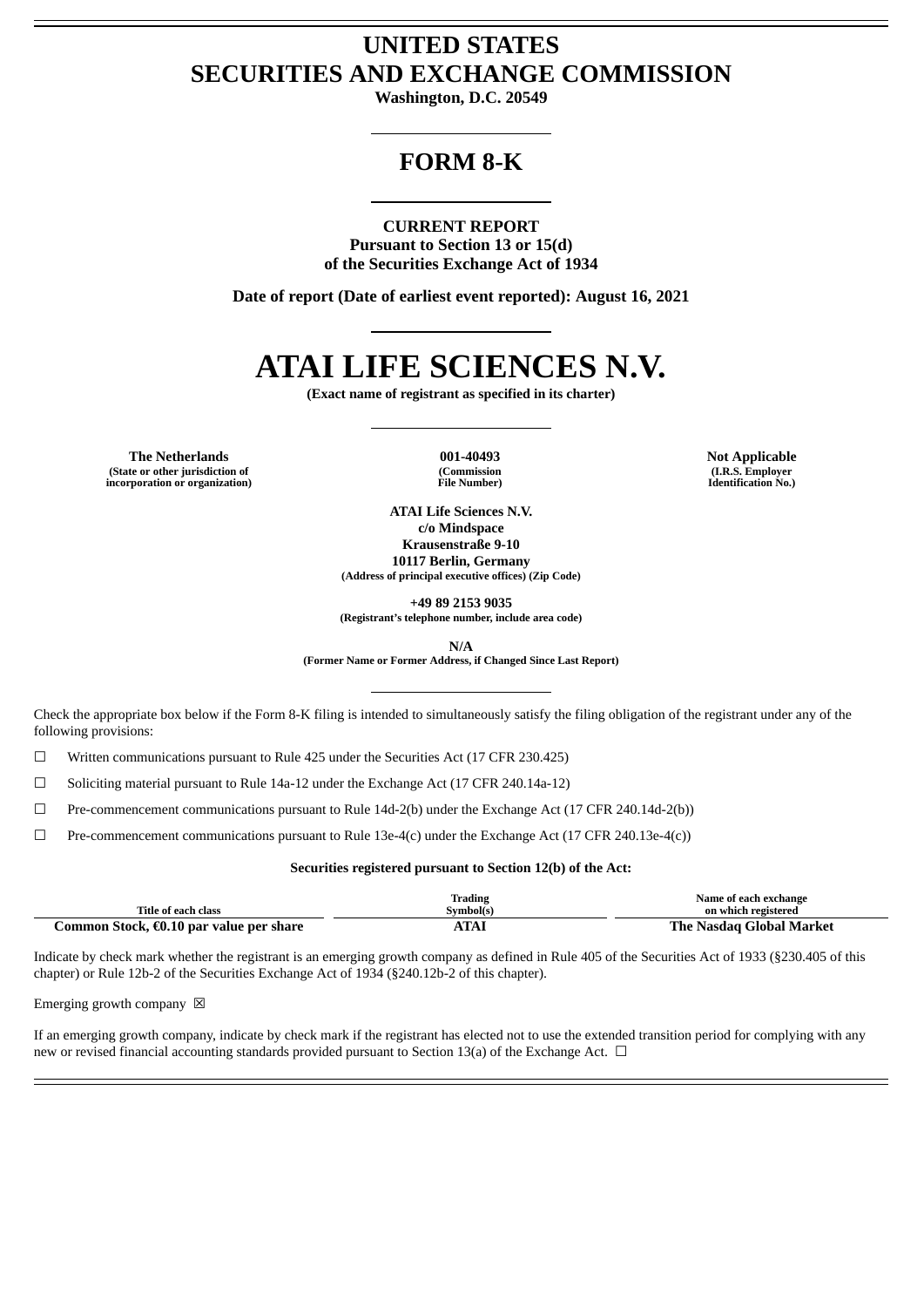# **Item 2.02. Results of Operations and Financial Condition.**

On August 16, 2021, ATAI Life Sciences N.V. (the "Company") issued a press release announcing its financial results for the quarter ended June 30, 2021. A copy of the press release is being furnished to the Securities and Exchange Commission as Exhibit 99.1 to this Current Report on Form 8-K and is incorporated by reference to this Item 2.02.

The information contained or incorporated in Item 2.02 of this Form 8-K (including Exhibit 99.1 attached hereto) shall not be deemed "filed" for purposes of Section 18 of the Securities Exchange Act of 1934, as amended (the "Exchange Act"), or otherwise subject to the liabilities of that section, nor shall it be deemed incorporated by reference in any filing under the Securities Act of 1933, as amended, or the Exchange Act, except as expressly set forth by specific reference in such a filing.

## **Item 9.01. Financial Statements and Exhibits.**

(d) Exhibits

| <b>Exhibit</b><br>$N_{0.}$ | <b>Description</b>                                                          |
|----------------------------|-----------------------------------------------------------------------------|
| 99.1                       | Press Release of ATAI Life Sciences N.V., dated August 16, 2021             |
| 104                        | Cover Page Interactive Data File (embedded within the inline XBRL document) |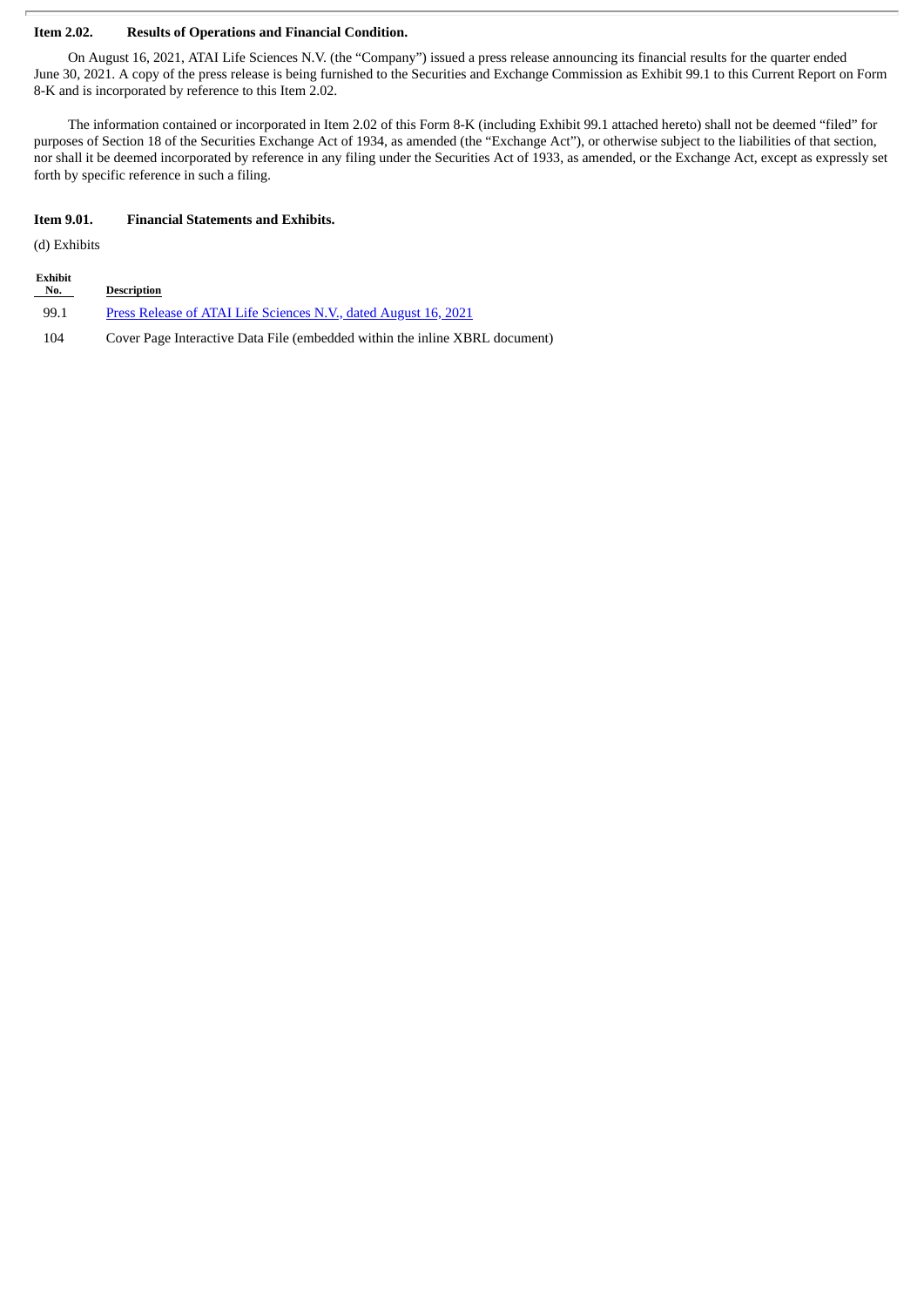**SIGNATURES**

Pursuant to the requirements of the Securities Exchange Act of 1934, the registrant has duly caused this report to be signed on its behalf by the undersigned hereunto duly authorized.

Date: August 16, 2021

# **ATAI LIFE SCIENCES N.V.**

By: /s/ Florian Brand

Florian Brand Chief Executive Officer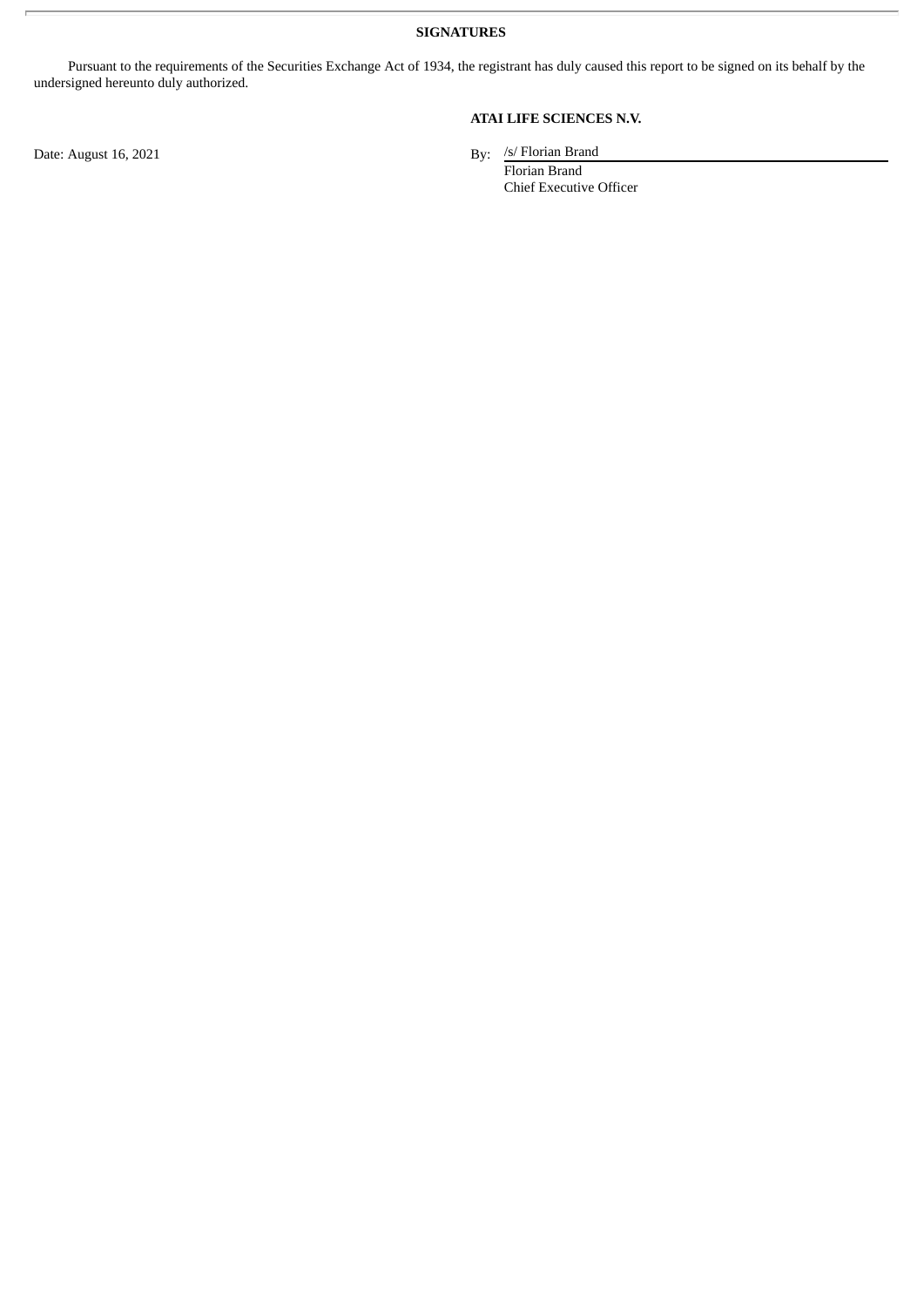<span id="page-3-0"></span>

#### **atai Life Sciences Reports Second Quarter 2021 Financial Results and Business Update**

-Successfully completed Initial Public Offering on Nasdaq raising \$258.8 million in gross proceeds, including the underwriters' over-allotment-

-Received \$20 million upfront payment from Otsuka as part of the first major collaboration between a biopharmaceutical company developing *psychedelics and large pharma-*

*-Advancement of 11 therapeutic programs, including initiation of Recognify's Phase 2 and GABA's Phase 1 trials-*

-18 significant catalysts across atai's platform anticipated over next 18 months including two clinical trials to be completed and four clinical trials to be *initiated in 2021-*

-Solidified leadership position with strong cash position of \$453.6 million to advance our current programs and incubate, acquire and invest in new *programs-*

*-Company to host a webcast and conference call today at 08:30am EDT-*

BERLIN and NEW YORK, August 16, 2021 (GLOBE NEWSWIRE) — atai Life Sciences N.V. (Nasdaq: ATAI) ("atai"), a clinical-stage biopharmaceutical company aiming to transform the treatment of mental health disorders, today reported its financial results for the second quarter ended June 30, 2021 and provided a corporate update.

"In the second quarter of 2021, we made significant advancements to build our business and successfully completed an initial public offering on Nasdaq, raising approximately US\$258.8 million in gross proceeds," said Florian Brand, CEO and co-founder of atai. "We have the financial resources to maximize the value of our decentralized drug development platform for improved probability of clinical success and leverage the value of our transformative pipeline. 2021 continues to be a pivotal year for atai with multiple upcoming catalysts across our expanding pipeline."

# **Q2 Corporate Updates**

- Received \$20 million as part of Perception's collaboration with Otsuka for the development of R-ketamine, the first major collaboration between a biopharmaceutical company developing psychedelics and large pharma.
- Entered a strategic partnership with IntelGenx, a leader in pharmaceutical films. As part of the strategic partnership, IntelGenx will exclusively partner with atai to develop compounds for the prevention or treatment of mental health diseases or disorders.
- Announced InnarisBio in partnership with UniQuest, Australia's leading university technology transfer company commercializing the research of The University of Queensland (UQ), to develop a novel sol-gel-based intranasal drug delivery technology to improve treatments for mental health disorders.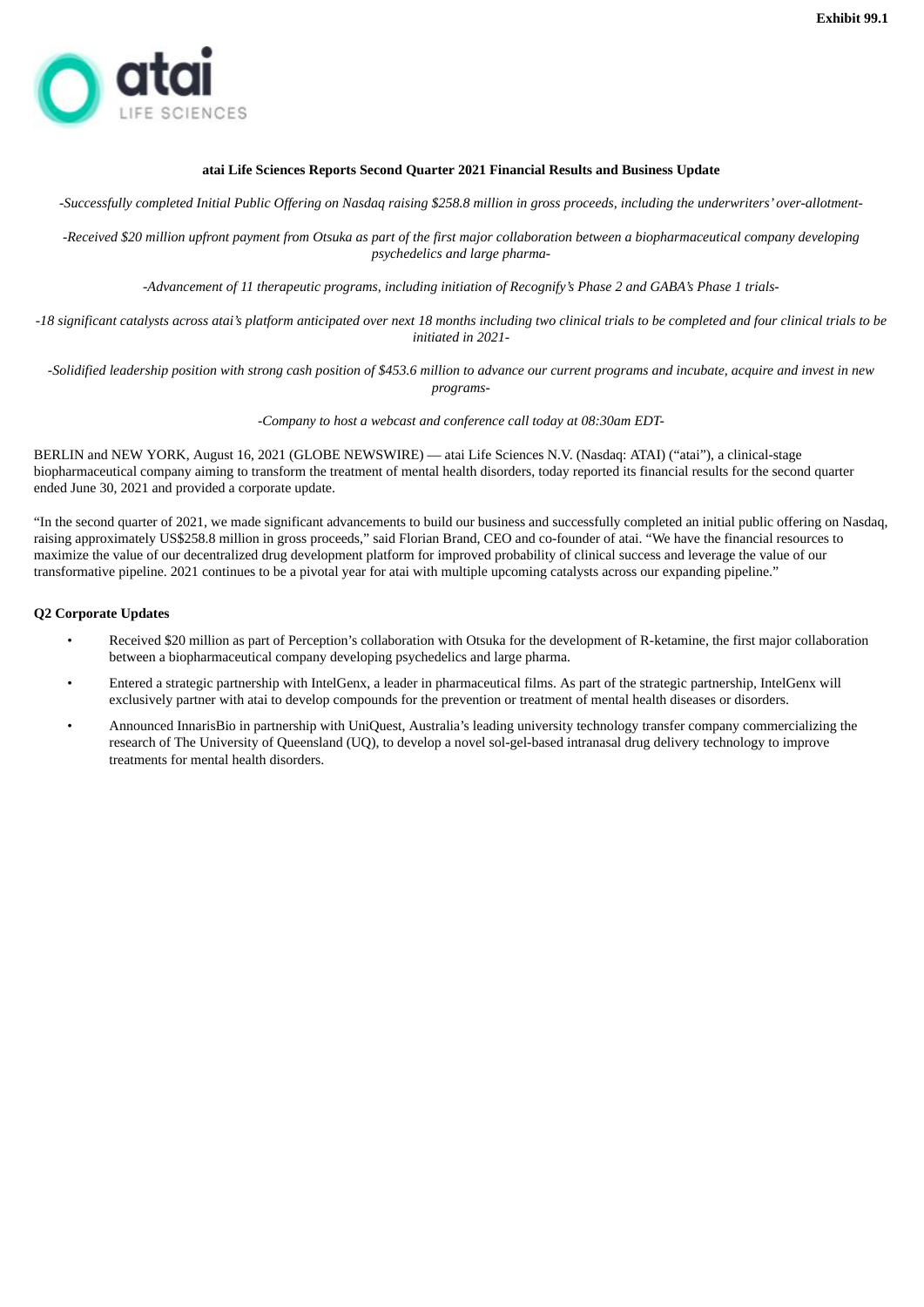## **Recent Advancements and Upcoming Milestones for atai's Core Value Drivers**

#### **Perception Neuroscience:**

*Program Details:* PCN-101 is a parenteral formulation of R-ketamine, a glutamatergic modulator being developed as a rapid-acting antidepressant, with the potential to be an at-home non-dissociative alternative to S-ketamine (marketed as SPRAVATO).

#### *Upcoming Milestones*

- Phase 2 randomized, double blind, placebo-controlled trial in patients with treatment-resistant depression (TRD) to be initiated in the third quarter and expected to run through late 2022.
- The trial will assess efficacy and safety, dose response and duration of action in patients with TRD.

#### **Recognify Life Sciences:**

#### *Program Details:*

- RL-007, a cholinergic, glutamatergic and GABA-B receptor modulator, is an orally available compound that is thought to alter the excitatory/inhibitory balance in the brain to produce pro-cognitive effects.
- atai is developing this compound for the treatment of cognitive impairments associated with schizophrenia.

#### *Q2 Advancements*

- In April 2021, Recognify initiated a Phase 2a study for RL-007, after receiving IND clearance from the U.S. Food and Drug Administration to commence clinical trials for the treatment of Cognitive Impairment Associated with Schizophrenia (CIAS).
- The study is designed to evaluate the effects of RL-007 on safety, tolerability, electroencephalogram-based biomarkers, and cognition.

*Upcoming Milestones:* Topline results from the Phase 2a single-arm, multiple dose trial in patients with CIAS expected in late 2021.

#### **GABA:**

#### *Program Details*

- GRX-917 is an oral formulation of a deuterated version of etifoxine, a compound that has a long history of prescription use in France for treating anxiety disorders.
- GRX-917 is designed to provide rapid anxiolytic activity with improved tolerability compared to current treatments for anxiety in the United States.

#### *Q2 Advancements*

- In June 2021, GABA initiated a randomized, double blind, placebo-controlled Phase 1 trial.
- The study will evaluate safety, tolerability, pharmacokinetics, as well as pharmacodynamics using qEEG.

*Upcoming Milestones:* Topline results from the Phase 1 single ascending dose/multiple ascending dose program expected early in 2022.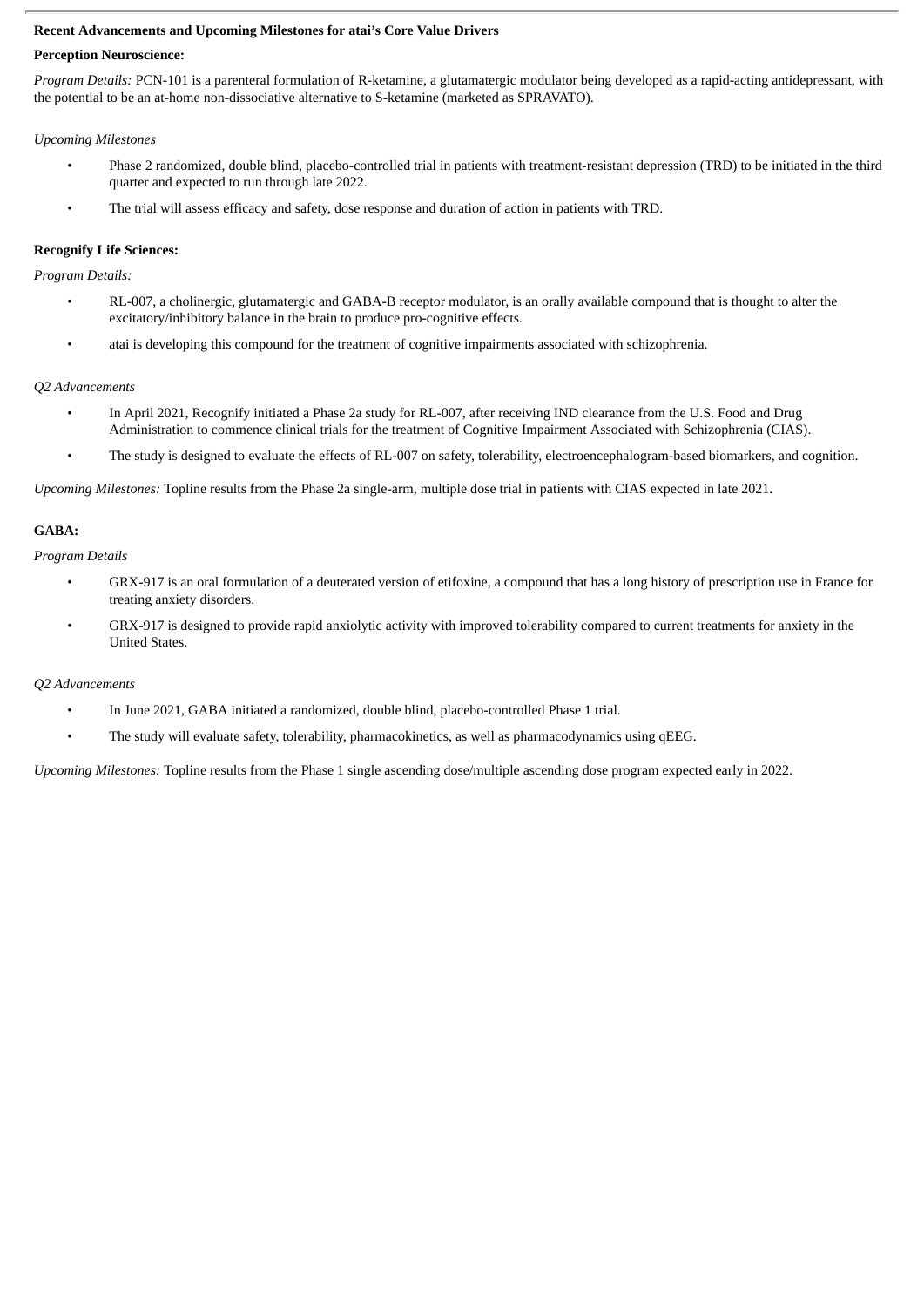#### **DemeRx:**

*Program Details:* DMX-1002 is an oral formulation of ibogaine, a cholinergic, glutamatergic and monoaminergic receptor modulator being developed for the treatment of opioid use disorder.

*Q2 Advancements*: DemeRx received approval from the UK Medicines and Healthcare products Regulatory Agency to commence subject enrollment in our proposed Phase 1/2 clinical trial.

#### *Upcoming Milestones*

- Phase 1 component of Phase 1/2 trial of DMX-1002 in recreational drug users and healthy volunteers to be initiated in Q3 2021 and is expected to read out safety data in early 2022.
- The trial is designed to assess safety, tolerability, pharmacokinetics, and efficacy, and the results will inform future studies in patients with opioid use disorder.

#### **COMPASS Pathways:**

*Program Details:* COMP360 is a proprietary formulation of synthetic psilocybin, a 5-HT2A-R agonist being developed as an oral, rapid-acting antidepressant.

#### *Q2 Advancements*

- In June 2021, COMPASS completed dosing in the Phase 2b clinical trial of COMP360 psilocybin therapy for treatment-resistant depression.
- The randomized, double-blind, dose-ranging study investigated the safety and efficacy of psilocybin therapy in 233 patients, making it the largest clinical trial with psilocybin to date.

*Upcoming Milestones:* Phase 2b trial results are expected in late 2021.

# **Second Quarter 2021 Financial Results**

#### **Cash and Cash Equivalents**

Cash and cash equivalents totaled \$453.6 million as of June 30, 2021, compared to \$97.2 million as of December 31, 2020. The six month increase of \$356.4 million is attributed to net proceeds of \$231.6 million from our Initial Public Offering, net proceeds of \$168.6 million from Series C and Series D common stock issuances, \$20.0 million of license revenue proceeds, and \$4.0 million proceeds from the sale of investments and conversion of convertible notes. Offsetting were cash payments of \$32.0 million for investments in platform companies, and \$35.8 million in net operating expenses.

#### **Revenues**

License revenue in the first half 2021 of \$19.9 million was related to proceeds received from Perception's License and Collaboration Agreement with Otsuka.

#### **Operating Costs and Expenses**

Research and development expenses were \$16.0 million and \$21.6 million for the three and six months ended June 30, 2021, as compared to \$2.9 million and \$5.0 million for the same prior year periods. The increase of \$13.1 million and \$16.6 million, respectively, were attributable to personnel costs, including stock-based compensation expense, and increased CRO expenses related to advancements in our R&D programs.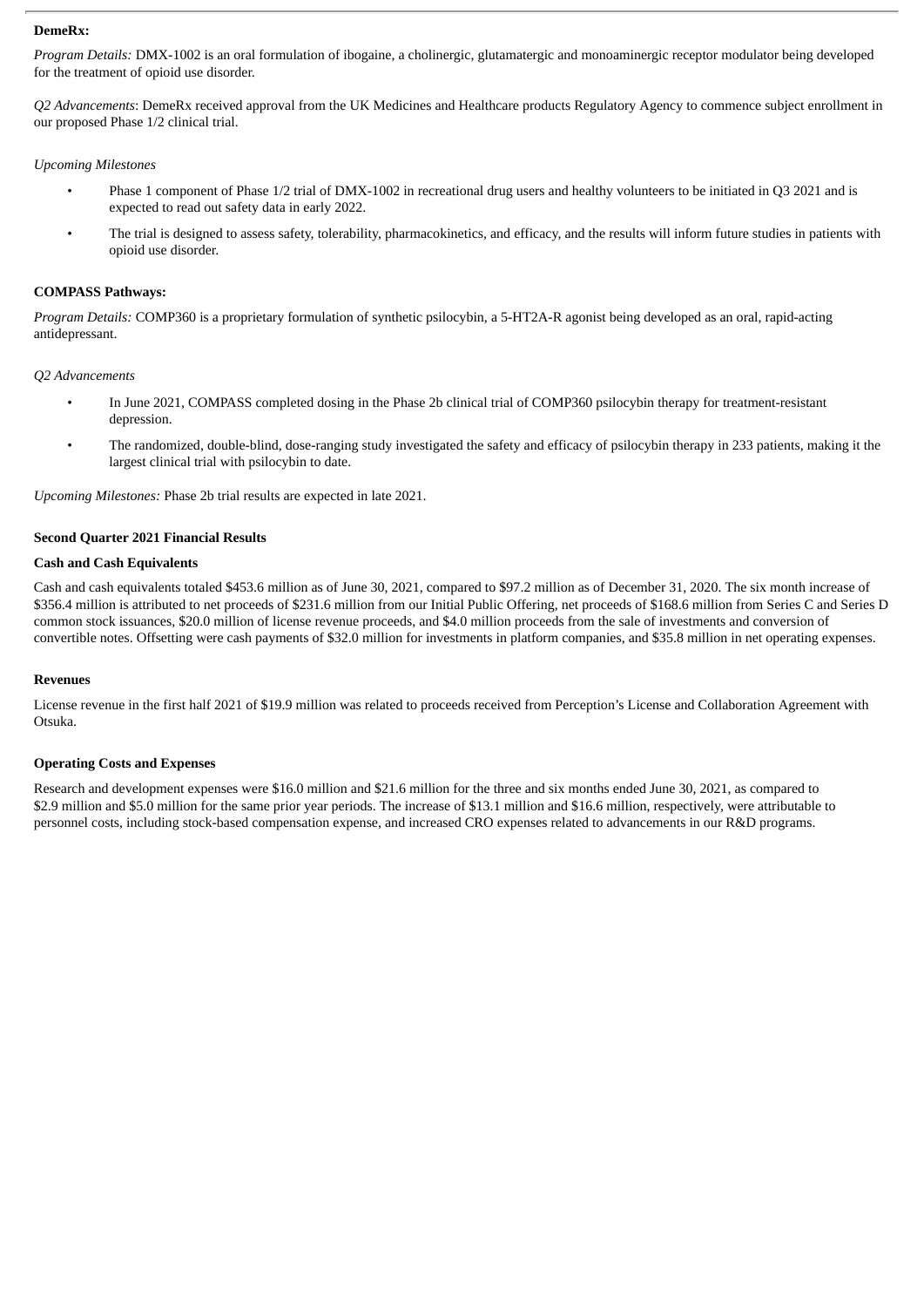We recorded acquisition of in-process research and development expense of \$8.0 million and \$9.0 million for the three and six months ended June 30, 2021, relating to our investments in Neuronasal and InnarisBio.

General and administrative expenses for the three and six months ended June 30, 2021 were \$37.3 million and \$46.6 million, as compared to \$2.9 million and \$4.4 million in the same prior year periods. The increases of \$34.4 million and \$42.2 million, respectively, were attributable to personnel costs, including stock-based compensation expense, professional fees, and other costs related to support of our platform growth and public company requirements.

Total stock-based compensation expense for the three and six months ended June 30, 2021 was \$37.5 million and \$37.7 million, respectively, as compared to \$41,000 and \$82,000 for the comparable prior year periods, reflecting the recognition of expense related to the achievement of IPO performance-based partial vesting conditions.

Net loss attributable to atai stockholders for the three and six months ended June 30, 2021 was \$48.5 million and \$47.8 million, respectively, as compared to \$16.4 million and \$0.1 million for the comparable prior year periods.

#### **Conference Call Information**

atai will host a conference call and live audio webcast today at 08:30am ET to discuss its financial results and provide a corporate update. To access the live conference call, please dial 877-407-3982 from the United States, or +1 (201) 493-6780 internationally, using the conference ID: 13721888. The live and archived webcast of this call will be available in the "Events" section of the atai Life Sciences website at ir.atai.life. An archived copy of the webcast will be available on the atai website for at least 30 days after the conference call.

#### **About atai Life Sciences**

atai is a clinical-stage biopharmaceutical company aiming to transform the treatment of mental health disorders. atai was founded in 2018 as a response to the significant unmet need and lack of innovation in the mental health treatment landscape. atai is dedicated to acquiring, incubating and efficiently developing innovative therapeutics to treat depression, anxiety, addiction, and other mental health disorders. atai's business model combines funding, technology, scientific and regulatory expertise with a focus on psychedelic therapy and other drugs with differentiated safety profiles and therapeutic potential. By pooling resources and best practices, atai aims to responsibly accelerate the development of new medicines across its companies, seeking to effectively treat and ultimately heal mental health disorders. atai's mission is to bridge the gap between what the mental healthcare system currently provides and what patients need. atai is headquartered in Berlin, with offices in New York and London. For more information, please visit www.atai.life.

#### **Forward-Looking Statements**

This press release contains forward-looking statements within the meaning of the Private Securities Litigation Reform Act of 1995, as amended. The words "believe," "may," "will," "estimate," "continue," "anticipate," "intend," "expect," "anticipate," "initiate," "could," "would," "project," "plan,"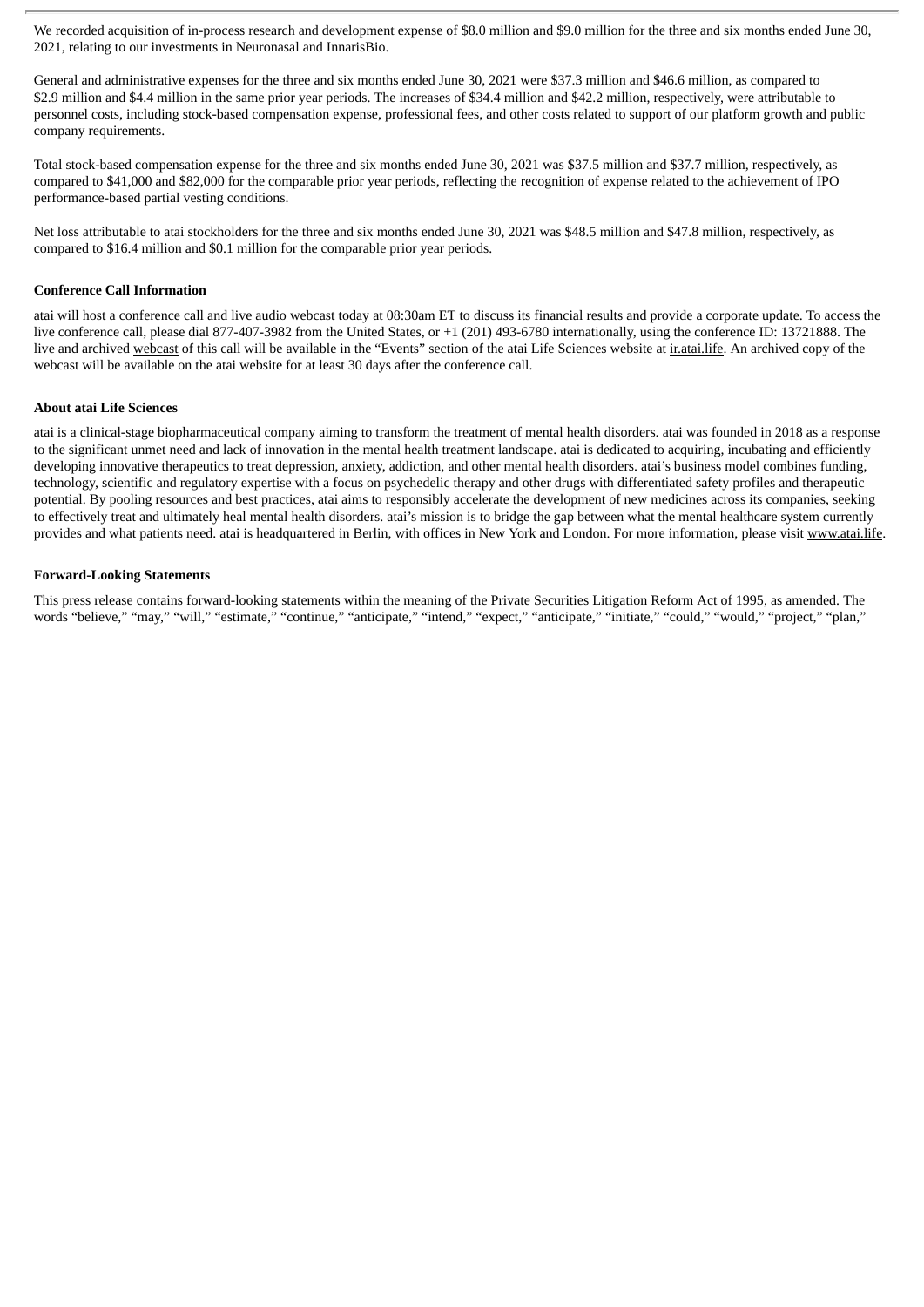"potentially," "preliminary," "likely," and similar expressions are intended to identify forward-looking statements, although not all forward-looking statements contain these words. Forward-looking statements include express or implied statements relating to, among other things, our future operating results and financial position; the success, cost and timing of development of our product candidates, including the progress of preclinical and clinical trials; the commercialization of our current product candidates and any other product candidates we may identify and pursue, if approved, including our ability to successfully build a specialty sales force and commercial infrastructure to market our current product candidates and any other product candidates we may identify and pursue; the timing of and our ability to obtain and maintain regulatory approvals; our business strategy and plans; potential acquisitions; and the plans and objectives of management for future operations and capital expenditures. The forward-looking statements in this press release are neither promises nor guarantees, and you should not place undue reliance on these forward-looking statements because they involve known and unknown risks, uncertainties, and other factors, many of which are beyond our control and which could cause actual results, levels of activity, performance or achievements to differ materially from those expressed or implied by these forward-looking statements.

We have based these forward-looking statements largely on our current expectations and projections about future events and trends that we believe may affect our financial condition, results of operations, business strategy, short-term and long-term business operations and objectives, and financial needs. These forward-looking statements are subject to a number of risks, uncertainties, and assumptions, including without limitation: we are a clinical-stage biopharmaceutical company and have incurred significant losses since our inception, and we anticipate that we will continue to incur significant losses for the foreseeable future; we will require substantial additional funding to achieve our business goals, and if we are unable to obtain this funding when needed and on acceptable terms, we could be forced to delay, limit or terminate our product development efforts; our limited operating history may make it difficult to evaluate the success of our business and to assess our future viability; we have never generated revenue and may never be profitable; our product candidates contain controlled substances, the use of which may generate public controversy; clinical and preclinical development is uncertain, and our preclinical programs may experience delays or may never advance to clinical trials; we currently rely on qualified therapists working at third-party clinical trial sites to administer certain of our product candidates in our clinical trials and we expect this to continue upon approval, if any, of our current or future product candidates; if third-party sites fail to recruit and retain a sufficient number of therapists or effectively manage their therapists, our business, financial condition and results of operations would be materially harmed; we cannot give any assurance that any of our product candidates will receive regulatory approval, which is necessary before they can be commercialized; research and development of drugs targeting the central nervous system, or CNS, is particularly difficult, and it can be difficult to predict and understand why a drug has a positive effect on some patients but not others; we face significant competition in an environment of rapid technological and scientific change; third parties may claim that we are infringing, misappropriating or otherwise violating their intellectual property rights, the outcome of which would be uncertain and may prevent or delay our development and commercialization efforts; a change in our effective place of management may increase our aggregate tax burden; we identified material weaknesses in connection with our internal control over financial reporting; and a pandemic, epidemic, or outbreak of an infectious disease, such as the COVID-19 pandemic, may materially and adversely affect our business, including our preclinical studies, clinical trials, third parties on whom we rely, our supply chain, our ability to raise capital, our ability to conduct regular business and our financial results. Other risk factors include the important factors described in the section titled "Risk Factors" in our final prospectus, filed with the Securities and Exchange Commission ("SEC") on June 21, 2021 pursuant to Rule 424(b) under the Securities Act, and in our other filings with the SEC, that may cause our actual results, performance or achievements to differ materially and adversely from those expressed or implied by the forward-looking statements.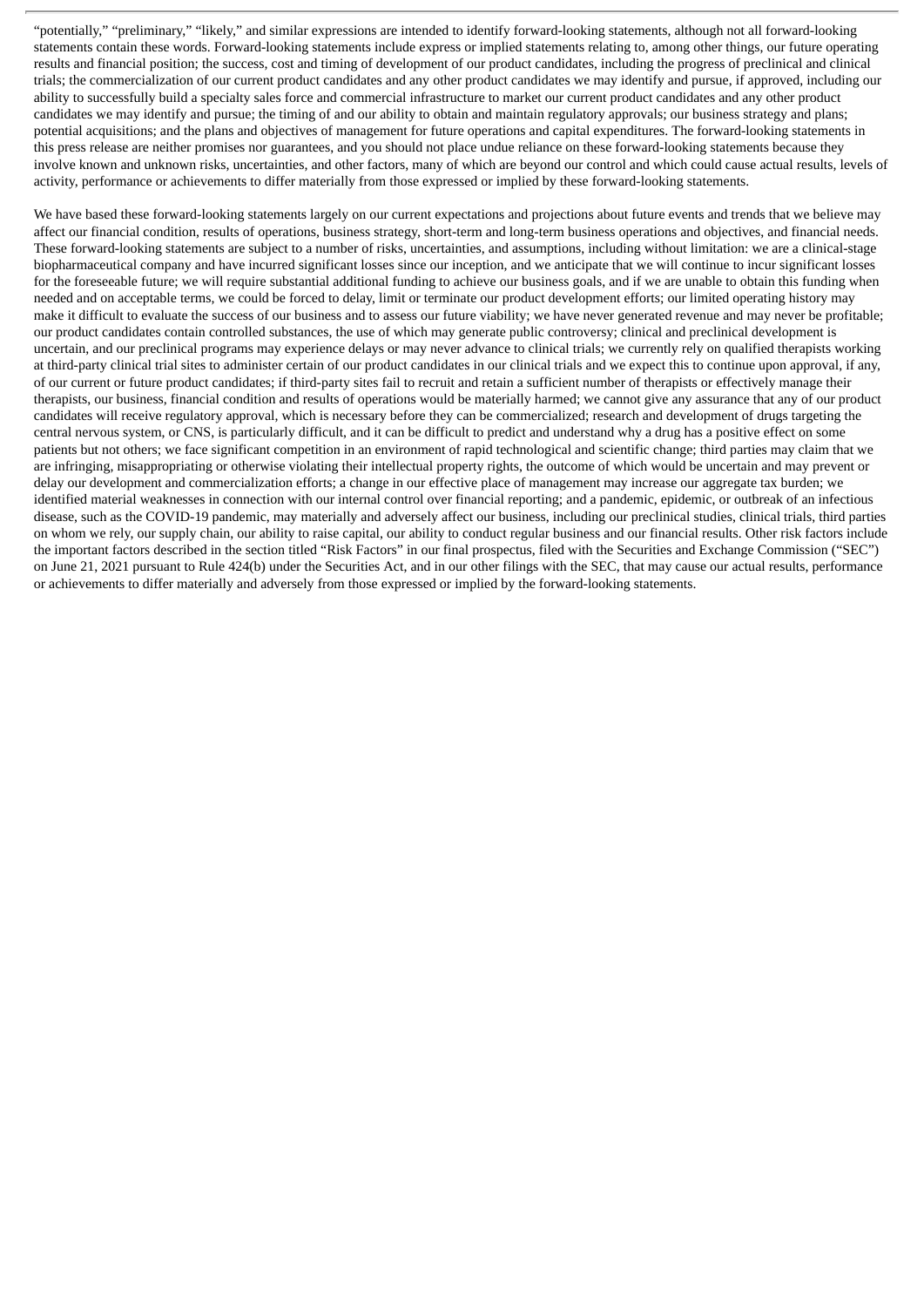Any forward-looking statements made herein speak only as of the date of this press release, and you should not rely on forward-looking statements as predictions of future events. Although we believe that the expectations reflected in the forward-looking statements are reasonable, we cannot guarantee that the future results, performance, or achievements reflected in the forward-looking statements will be achieved or will occur. Except as required by applicable law, we undertake no obligation to update any of these forward-looking statements for any reason after the date of this press release or to conform these statements to actual results or revised expectations.

**Investor Contact:** Greg Weaver atai – Chief Financial Officer Email: greg.weaver@atai.life

**Media Contact:** Anne Donohoe KCSA Strategic Communications Phone: +1 (212) 896-1265 Email: atai@kcsa.com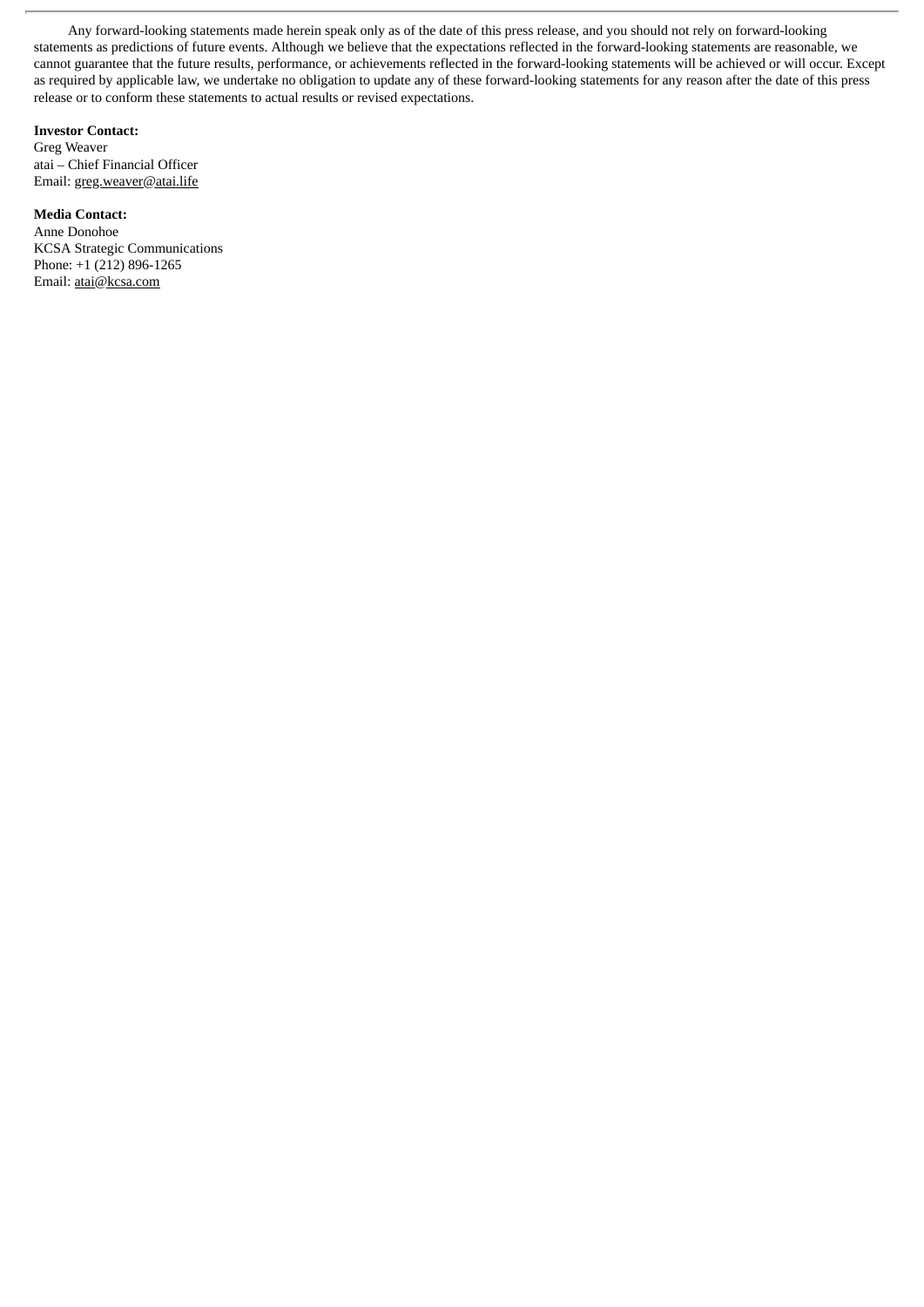# **ATAI LIFE SCIENCES N.V. CONDENSED CONSOLIDATED BALANCE SHEET (Amounts in thousands)**

|                                                                                              | <b>June 30.</b><br>2021 | December 31.<br>2020 |           |
|----------------------------------------------------------------------------------------------|-------------------------|----------------------|-----------|
| <b>Assets</b>                                                                                | (unaudited)             |                      | (1)       |
| Cash and cash equivalents                                                                    | \$453,622               | \$                   | 97,246    |
|                                                                                              | 3,964                   |                      | 2,076     |
| Prepaid expenses and other current assets                                                    |                         |                      |           |
| Short term notes receivable - related party                                                  | 331                     |                      | 226<br>71 |
| Property and equipment, net                                                                  |                         |                      |           |
| Deferred offering costs                                                                      |                         |                      | 1,575     |
| Equity method investments<br>Other investments held at fair value                            | 19,780                  |                      |           |
|                                                                                              | 6,886                   |                      |           |
| Other investments                                                                            | 16,107                  |                      | 8,044     |
| Long term notes receivable                                                                   | 1,388                   |                      | 911       |
| Long term notes receivable - related parties                                                 | 3.194                   |                      | 1,060     |
| Other assets                                                                                 | 689                     |                      | 339       |
| <b>Total assets</b>                                                                          | \$505,961               | $\mathbb{S}$         | 111,548   |
| <b>Liabilities and Stockholders' Equity</b>                                                  |                         |                      |           |
| Accounts payable                                                                             | \$<br>6,202             | \$                   | 3,083     |
| <b>Accrued liabilities</b>                                                                   | 7.824                   |                      | 9,215     |
| Deferred revenue                                                                             | 120                     |                      |           |
| Short term notes payable                                                                     | 39                      |                      |           |
| Contingent consideration liability - related parties                                         | 2,466                   |                      | 1,705     |
| Convertible promissory notes - related parties, net of discounts and deferred issuance costs | 1,176                   |                      | 1,199     |
| Convertible promissory notes and derivative liability                                        |                         |                      | 978       |
| Other liabilities                                                                            | 3,239                   |                      |           |
| Total stockholders' equity attributable to ATAI Life Sciences N.V. stockholders              | 474,850                 |                      | 90,822    |
| Noncontrolling interests                                                                     | 10,045                  |                      | 4,546     |
| Total liabilities and stockholders' equity                                                   | \$505,961               | \$                   | 111,548   |

(1) The condensed consolidated financial statements as of and for the year ended December 31, 2020 are derived from the audited consolidated financial statements as of that date.